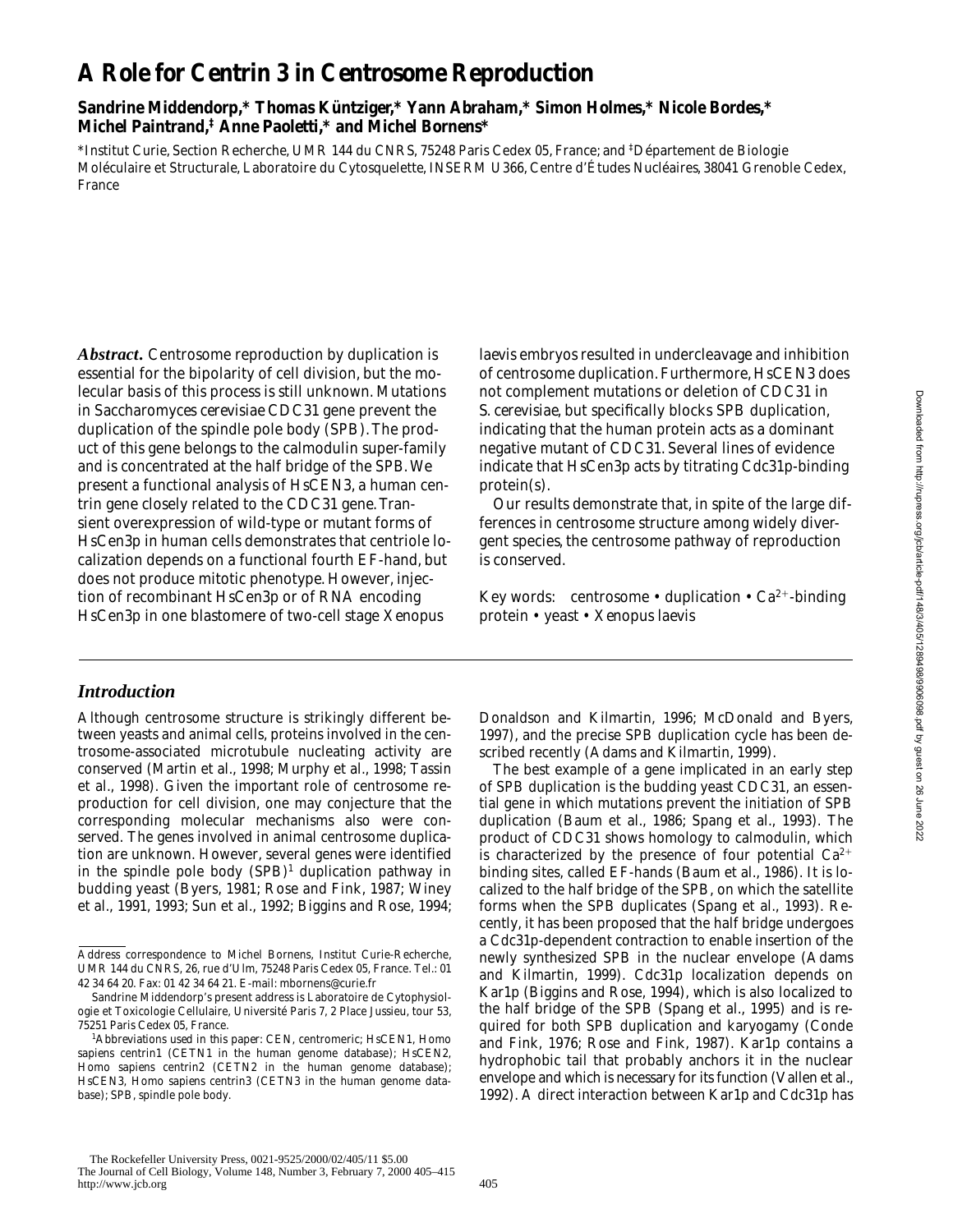been described (Biggins and Rose, 1994). *KAR1* also has been shown to be in genetic interaction with *DSK2* (for dominant suppressor of *KAR1*; Vallen et al., 1994), a gene encoding a ubiquitin-like protein (Biggins et al., 1996). Dsk2p is also involved in SPB duplication since its overexpression or the expression of the allele *dsk2-1* prevents SPB duplication (Vallen et al., 1994). However, *DSK2* is not an essential gene, as are *CDC31* and *KAR1*. Dsk2p is homologous to another ubiquitin-like protein, Rad23p, and the double deletion,  $\Delta ds \vec{k}$   $\Delta rad23$ , inhibits SPB duplication (Biggins et al., 1996). Neither Dsk2p nor Rad23p were localized to the SPB, and their role in centrosome duplication is unclear.

From these data, one could infer that mammalian members of the centrin family, which are structurally related to Cdc31p, are candidates for a function in centrosome duplication. However, the green algae, *Chlamydomonas reinhardtii*, centrin has been shown to be required for the proper segregation of the flagellar apparatus during cell division, rather than for the duplication of the basal bodies (Kuchka and Jarvik, 1982; Wright et al., 1985; Taillon et al., 1992). In this organism, centrin is localized in the lumen of the basal bodies and forms contractile fibers connecting the basal bodies and the nucleus (Huang et al., 1988a,b; Salisbury et al., 1988). The mutation, vfl2, in the centrin gene prevents the formation of the nucleus–basal body connection and the segregation of the basal bodies (Taillon et al., 1992). Moreover, centrin from *C*. *reinhardtii* is unable to complement *cdc31* mutants in yeast. However, basal body-associated centrin is still detected in the vfl2 mutant making it likely that *C*. *reinhardtii* contains an additional centrin gene implicated in basal body duplication.

In human, three centrin genes have been described, named *HsCEN1*, *HsCEN2*, and *HsCEN3* (Lee and Huang, 1993; Errabolu et al., 1994; Middendorp et al., 1997; the symbols in the human genome database are CETN1, CETN2, and CETN3). The products of these genes are localized in the distal lumen of the centrioles and in the procentriole bud (Paoletti et al., 1996). Analysis of *HsCEN2* revealed a possible function in cell cleavage since injection of recombinant HsCen2p in two-cell stage *Xenopus laevis* embryos induced undercleavage, leading to large blastomeres containing a variable number of microtubule asters (Paoletti et al., 1996). Sequence comparison revealed that HsCen3p shares more similarity with Cdc31p than the two other human centrin proteins, HsCen1p and HsCen2p (Middendorp et al., 1997), strongly suggesting the existence of two divergent subfamilies of centrin (see Fig. 1).

We have undertaken a functional analysis of HsCen3p to test a potential role in centrosome duplication. In human cultured cells, we have demonstrated that centriolar targeting of HsCen3p requires a functional fourth EFhand. Injection of recombinant wild-type HsCen3p or of RNA coding for a mutant form of HsCen3p in two-cell stage *Xenopus* embryos induces undercleavage, with blastomeres containing only one or two microtubule asters. Finally, HsCen3p is able to block cell growth by impairing SPB duplication in *Saccharomyces cerevisiae*. *CDC31* can overcome this block in a dose-dependent manner. We have shown that HsCen3p binds the Cdc31p-binding pro-



*Figure 1. CDC31* and centrin from *Chlamydomonas reinhardtii* define two divergent subfamilies. Note that human and murine *CEN3* and *CDC31* belong to the same subfamily, whereas *HsCEN1*, *HsCEN2*, and centrin from *Chlamydomonas* belong to the other subfamily. Accession numbers are

indicated for the *S*. *pombe* centrin gene sequence, which has been found in the genome sequencing project and for the two divergent *Giardia* genes. Bar, mutation frequency.

tein Kar1p, but this interaction is not sufficient to explain the effect of HsCen3p.

# *Materials and Methods*

#### *Cloning of cDNA of Human Centrins in pCB6*

To allow detection and localization of the overexpressed protein, cDNA coding for HsCen1p or HsCen3p was cloned in the mammalian expression vector pCB6 (Brewer and Roth, 1991), in fusion with either a VSVG epitope in the  $NH<sub>2</sub>$  terminus region or a six histidines tag in the COOH terminus region. HsCen1p or HsCen3p were amplified by PCR to introduce EcoRI and XbaI restriction sites, respectively, at the 5' and 3' ends of the cDNA. The PCR products were double digested by EcoRI and XbaI and ligated in the EcoRI/XbaI-digested pBS-KS vector containing the cDNA coding for the 15 amino acids of the VSVG protein recognized by the mAb, P5D4 (Soldati and Perriard, 1991). The cDNA encoding the fusion between VSVG and HsCen1p or HsCen3p was excised by a KpnI/ BamHI double digestion and inserted in the mammalian expression vector pCB6 under the control of CMV promoter. A histidine tag was introduced by a PCR also inserting restriction sites to enable cloning in pCB6. The mutants HsCen3p-D147,149,151A, where the three aspartates in position 147, 149, and 151 were replaced by alanines and the mutant HsCen3p-P99A, where the proline in position 99 was replaced by an alanine, were generated by PCR mutagenesis and cloned in pCB6 in fusion, respectively, with a VSVG or a six histidines tag.

#### *Transfection of HeLa Cells*

Exponential growing HeLa cells were transfected by electroporation.  $5 \times$ 106 HeLa cells were detached by trypsin, washed, and resuspended in 200  $\mu$ l of medium containing 10% FCS and 15 mM Hepes, pH 7.5. 40  $\mu$ g of plasmid and 20 µg of carrier DNA (salmon sperm DNA) were diluted in 50 ml of 210 mM NaCl solution and mixed to the cell suspension in a 4-mm electroporation cuvette. Cells were submitted to an electric pulse of 290 V, 960  $\mu$ F, and an unlimited resistance in an electroporator (BioRad). Cells were then washed in 5 ml of medium containing 10% FCS and 15 mM Hepes, pH 7.5, and seeded either on collagen-coated coverslips for immunofluorescence analysis or on a petri dish for Western blot analysis. Immunofluorescence of HeLa cells was performed as described by Paoletti et al. (1996).

#### *Western Blot Analysis*

Samples were separated on 12% SDS-PAGE as described by Laemmli (1970) and electrophoretically transferred onto nitrocellulose and processed for immunoblotting as described by Paoletti et al. (1996). After saturation, membranes were incubated with 1/2,000 anti-HsCen1p, 1/250 anti-HsCen3p, 1/100 anti-Cdc31p rabbit sera, or 1/50 anti-Kar1p goat sera. Immune detection was carried out with anti-IgGs coupled to alkaline phosphatase (HsCen1p) or to HRP (HsCen3p), followed by enhanced chemiluminescence (ECL) detection (Nycomed Amersham, Inc.) according to the company's instructions. For detection of anti-Cdc31p and anti-Kar1p antibodies, biotin-conjugated secondary antibodies and alkaline phosphataseconjugated streptavidin were used (Nycomed Amersham, Inc.).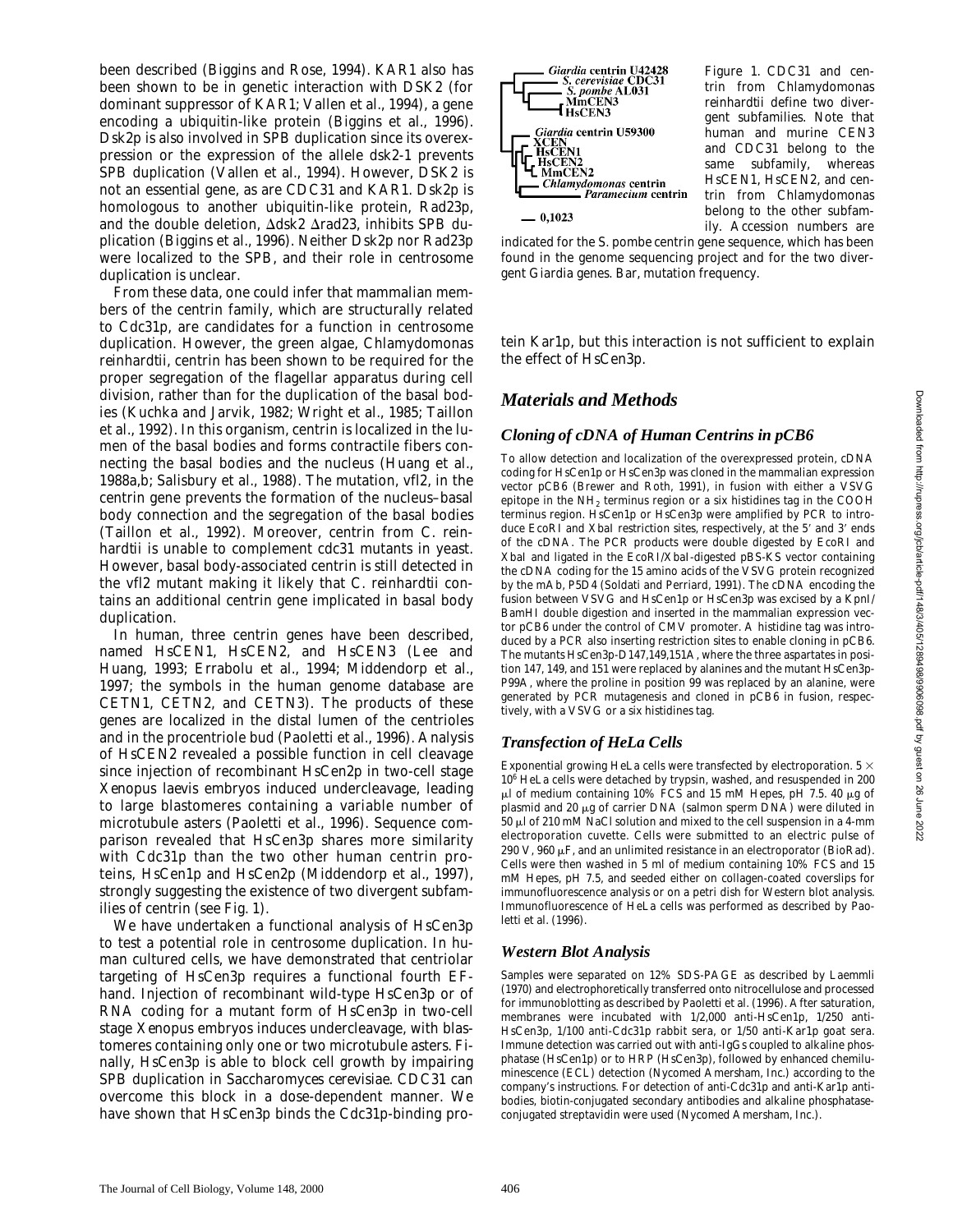# *Microinjection and Immunofluorescence Experiments in Xenopus Embryos*

6 histidine-tagged *HsCEN3* cDNA, generated by PCR inserting NdeI and BamHI restriction sites, was cloned in the bacterial expression vector, pET3b. Recombinant His-HsCen3p was induced in the BL21DE3 *Escherichia coli* strain and purified on NiNTA agarose (Qiagen Inc.) according to manufacturer's instructions. High molecular weight contaminants were eliminated by chromatography on superdex 75 (Pharmacia Biotech, Inc.). Microinjection and immunofluorescence experiments were performed as described by Paoletti et al. (1996). cDNA was cloned in pßGFP/RN3P (Zernicka-Goetz et al., 1996), replacing the GFP insert, and RNAs were transcribed in vitro as described by Jarmolowski et al. (1994), and diluted in 10 mM Hepes before injection.

# *Yeast Strain Genotypes*

YPH500, MATa ade2 his3 leu2 ura3 trp1. YMK229, MATa ade2 his3 leu2 ura3 trp1 lys2 Akar1::HIS3 pRS315-cdc31-16-LEU2.

# *Cloning of Centrin Genes in Saccharomyces cerevisiae Expression Vectors*

cDNAs encoding HsCen1p, HsCen2p, HsCen3p, and Cdc31p were amplified by PCR, and KpnI and XbaI restriction sites were introduced, respectively, before the initiation codon and after the stop codon. The PCR products were cloned at the KpnI and XbaI sites of the  $2\mu$  multicopy plasmid, pYES-URA3, or in the centromeric plasmid, pRS315 (for HsCEN3), under the control of the Gal4 inducible promoter. To generate fusions between either amino acids 1–23 of HsCen3p and amino acids 18–161 of Cdc31p, or amino acids 1–17 of Cdc31p and amino acids 24–167 of HsCen3p, the corresponding fragments of cDNA were amplified by PCR, inserting restriction sites to enable ligation of the products in pYES-URA3. For the fragments corresponding to amino acids 1–17 of Cdc31p and amino acids 1–23 HsCen3p, KpnI and XhoI restriction sites were introduced, respectively, before the start codon and by mutagenesis of the last three codons of the cDNA. For the fragments corresponding to amino acids 18–161 of Cdc31p and amino acids 24–167 HsCen3p, XhoI and XbaI restriction sites were introduced, respectively, by mutagenesis of the first three codons of the cDNA and after the stop codon. The constructions were transformed in yeast strain YPH500 or YMK229 as described by Wimmer et al. (1992).

# *Growth of Yeast Strains*

Yeast strains were grown on synthetic medium lacking specific amino acids. For growth on solid medium, two dilutions of each strain were spotted on glucose plates (repressing conditions) or on raffinose  $+$  galactose plates (inducing conditions), both lacking uracil or uracil and leucine, and then grown at 30°C. Raffinose was added to the galactose medium for the induction experiments because YPH500 and YMK229 yeast strains grow poorly on medium containing galactose as the only carbon source. For the cotransformation of *HsCEN3* and *CDC31*, the URA3 gene in the plasmid harboring *CDC31* was replaced by the LEU2 marker. Cells transformed with the two plasmids were grown on plates lacking uracil and leucine.

For growth in glucose or raffinose media lacking uracil, cells were diluted in fresh medium at the beginning of the experiments and grown at 30°C. To de-repress the GAL4 promotor before growth in galactose  $+$ raffinose-URA, cells were first washed twice and diluted in fresh raffinose-URA medium and grown for 2 h at 30°C. At the begining of the experiment, galactose was added to the cultures.

# *Immunofluorescence Experiments*

Cells were fixed as described by Belgareh and Doye (1997) and incubated with anti-Cen3p antibody diluted at 1:200 in PBS containing 1% BSA and antitubulin antibody (Sigma Chemical Co.) diluted at 1:1,000, followed by Fluorescein-conjugated goat anti–rabbit and rhodamine-conjugated goat anti–mouse antibodies (Jackson ImmunoResearch Laboratories, Inc.) at a dilution of 1:700. For DNA staining, 1  $\mu$ g/ml 4',6-diamidino-2-phenylindole (DAPI) was used. Western blot experiments showed that anti-Cen3p antibody was not able to detect the endogenous level of Cdc31p expressed in yeast. Alternatively, cells were fixed as described by Rout and Kilmartin (1990) and incubated with 45D10, an mAb directed against Spc110p, and with anti-Cen3p antibody.

# *Electron Microscopy*

Cells were fixed and prepared for EM as described by Doye et al. (1994).

# *Immunoprecipitation Experiments*

Cell extracts were prepared by resuspending a frozen pellet corresponding to 50 ml of a 10-h culture (0.7  $OD_{600}$ ) in 250  $\mu$ l of lysis buffer (50 mM Tris pH 8, 150 mM NaCl, 1% NP-40) containing protease inhibitors (Boehringer Mannheim Corp.). 0.4 g of glass beads were added and the samples were incubated with vigorous vortexing at 4°C for 30 min and then centrifuged 15 min at 20,000 g at 4°C. Protein G-Sepharose beads, equilibrated in PBS, were incubated with affinity-purified antibodies for 2 h at 48C under mild agitation. Immunoglobulin-bound protein G–Sepharose beads were sedimented, washed three times in lysis buffer, and then incubated with cell extracts for 2 h at 4°C under mild agitation. Sedimented protein G–Sepharose beads were washed six times in lysis buffer and once in distilled water. The immunoprecipitates were solubilized from the Sepharose beads by incubation with the SDS-PAGE sample buffer  $(100^{\circ}C, 5 \text{ min})$  and centrifugation.

# *Results*

# *HsCen3p Targeting to Centrioles in Human Cells*

We first attempted to test HsCen3p function in human cultured cells. We undertook transient overexpression experiments of wild-type *HsCEN3* or mutants of *HsCEN3* in HeLa cells or diploid skin fibroblasts. We chose two mutants that were expected to be defective for HsCen3p function: the first, HsCen3p-P99A, affected a proline conserved among the Cdc31p-related centrins and located between the second and the third EF-hand; the second, HsCen3p-D147,149,151A, inactivated the fourth and most conserved EF-hand (Middendorp et al., 1997). The overexpressed proteins were fused either with 16 amino acids of the VSVG protein cloned at the  $NH<sub>2</sub>$  terminus and recognized by the mAb P5D4, or with a 6 histidines epitope cloned at the COOH terminus. Transient overexpression of wild-type HsCen3p did not produce any obvious phenotype, such as centrosome duplication defect or abnormal mitosis. We observed that the protein was able to exchange with the centriolar endogenous HsCen3p (Fig. 2 A<sup>'</sup>), suggesting that these tags did not impair the protein function. However, when compared with overexpression of HsCen1p, we observed that localization of HsCen3p to the centrosome was slower than the localization of HsCen1p (Fig. 2 A), suggesting either that the half-life of HsCen3p is longer than the one of HsCen1p or that the centriolar targeting of the two proteins is differently regulated. The localization of the HsCen3p-P99A mutant is less efficient than that of the wild-type protein. The HsCen3p-D147,149,151A mutant was totally unable to exchange with the centriole-associated endogenous protein (Fig. 2 A). This suggested that centriolar localization depends upon the presence of a functional fourth EF-hand. We checked by Western blot experiments that the mutant protein was expressed (Fig. 2 B) and observed that, despite the lack of centriolar localization, part of this mutant protein was associated with a Triton X-100 insoluble fraction. However, overexpression of either of the two mutant proteins did not arrest cell growth, possibly due to the presence of a sufficient amount of wild-type protein.

As noted above, the amount of wild-type homologous protein was not critical in transient transfection experiments suggesting that, just like in yeast (Geier et al., 1996;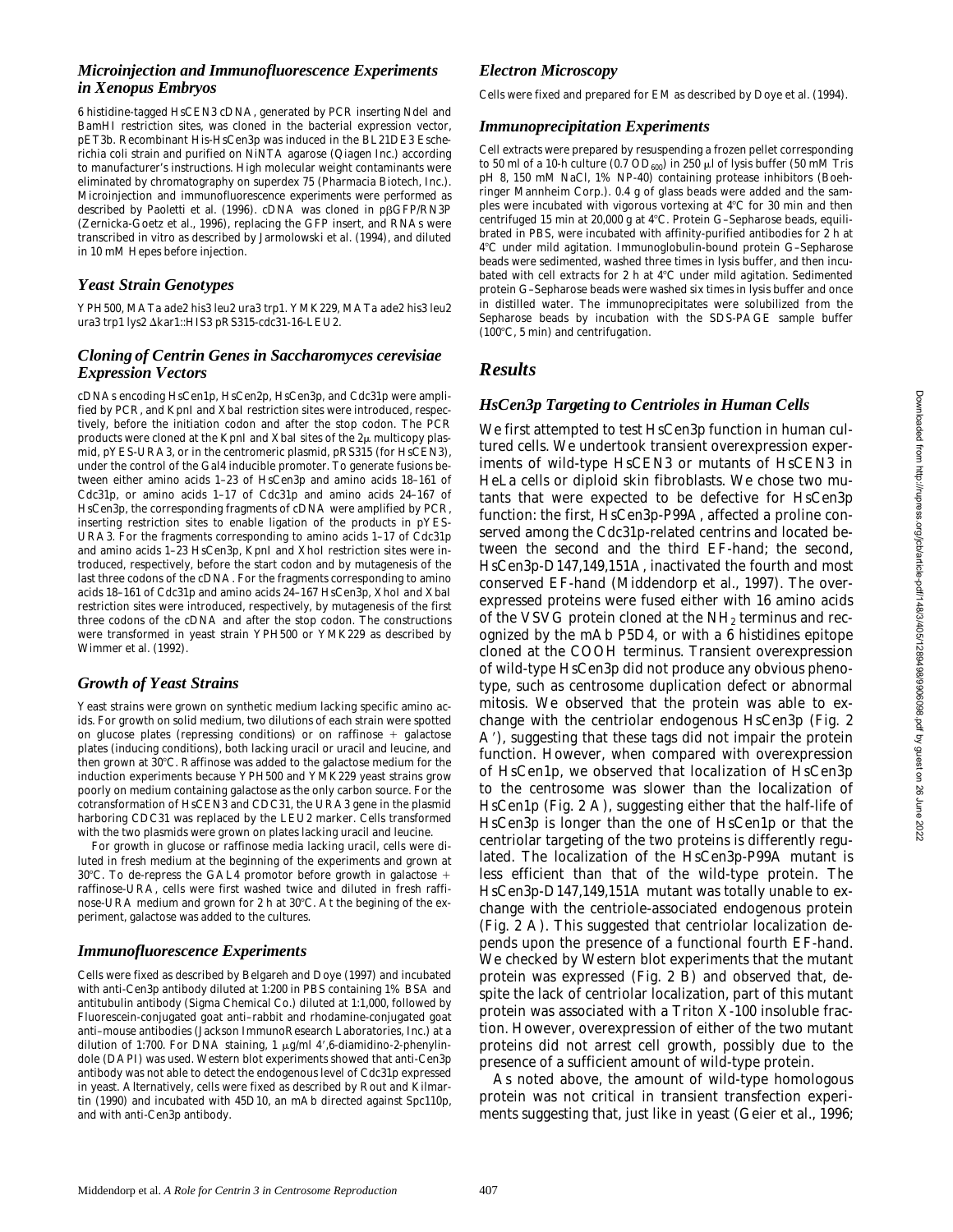

*Figure 2.* Mutation of the fourth EF-hand impairs centriole localization. A, HeLa cells were transfected either with VSV-tagged *HsCEN1* or *HsCEN3*, or P99A mutant form of *HsCEN3*, or with His-tagged D147,149,151A mutant form of *HsCEN3*, fixed, and analyzed by double immunofluorescence with antitag and anticentriole antibodies. The percentage of cells with centrosomal localization of the tagged protein was estimated 3, 24, or 48 h after transfection. A', HeLa cells transfected with HsCEN3 were processed for antitag immunofluorescence 48 h after transfection. Three cells in this field present centrosome labeling (arrows). Bar,  $2 \mu m$ . B, Soluble (S) and insoluble (I) Triton X-100 proteins from 10<sup>5</sup> cells were migrated on 12% SDS-PAGE, transferred to nitrocellulose, and revealed either with anti-HsCen1p antibodies or with anti-HsCen3p antibodies. Note that overexpression of HsCen1p (detection in alkaline phosphatase) is more efficient than overexpression of wild-type or mutant HsCen3p (detection in ECL). In all cases, the major part of the overexpressed protein is extracted by Triton X-100 treatment. Note also the existence of an insoluble pool of D147,149,151A mutant protein, despite the lack of centriole localization.

see also Fig. 4), the amount of homologous protein is not critical. However, we consistently failed in establishing cell lines stably overexpressing HsCen3p, whereas we could easily do so with *HsCEN1* and *HsCEN2*. This observation suggested that increase in the dosage of HsCen3p might have a long-term effect, deleterious only after one or two centrosome duplication cycles. This possibility has been addressed in the early developing *Xenopus* embryo, in which several rapid rounds of division take place.

#### *Dose-dependent HsCen3p Inhibition of Centrosome Duplication in the Xenopus Early Embryo*

We investigated HsCen3p function in a heterologous animal system undergoing a simple cell division cycle, the *Xenopus* embryo, which has already been used to study HsCen2p function (Paoletti et al., 1996). Recombinant histidine-tagged HsCen3p (His-HsCen3p) was microinjected in one blastomere of two-cell stage embryos. Embryos were observed before mid-blastula transition (7 h after fertilization at  $22^{\circ}$ C) and after gastrulation (22 h after fertilization). 72% of the embryos injected with 12 mg/ml His-HsCen3p presented undercleavage, whereas only 2% of PBS-injected embryos presented a cleavage delay (Table I; Fig. 3 A). 22 h after fertilization, 25% of the His-HsCen3p-injected embryos had exogastrulated and 69% had lysed, compared with 23% and 2% for the control embryos, respectively. These effects were concentrationdependent as shown in Table I. As a control, we injected heat- or protease-treated His-HsCen3p. As other centrins (Paoletti et al., 1996), His-HsCen3p is resistant to heat treatment ( $95^{\circ}$ C for 1 h). Injection of 12 mg/ml heattreated His-HsCen3p resulted in under-segmentation (Table I; Fig. 3 A, 3). The effect was, however, weaker than with the nonheated protein, as judged by embryo lysis at 22 h, suggesting partial heat denaturation. Proteasetreated His-HsCen3p had no significant effect (Table I; Fig. 3 A, 4).

Anti– $\alpha$ -tubulin staining demonstrated that most of the under-segmented blastomeres (91%) contained two large microtubule asters (Fig. 3, B and C; Table II). The size of the center of these asters was comparable to that of control blastomeres, making it unlikely that they contain numerous duplicated, but unseparated, centrosomes. A few blastomeres contained a single aster (5%) and 4% presented three or four asters. These observations, in marked contrast with the effect of HsCen2p injection (Fig. 3 D), strongly suggest that His-HsCen3p inhibits cleavage by impairing centrosome duplication or inhibits both cleavage and centrosome duplication independently.

We also tested whether the fourth EF-hand mutant, which failed to localize to the centrosome (see above), could also disturb centrosome duplication. As it is not possible to perform anticentrosome immunofluorescence in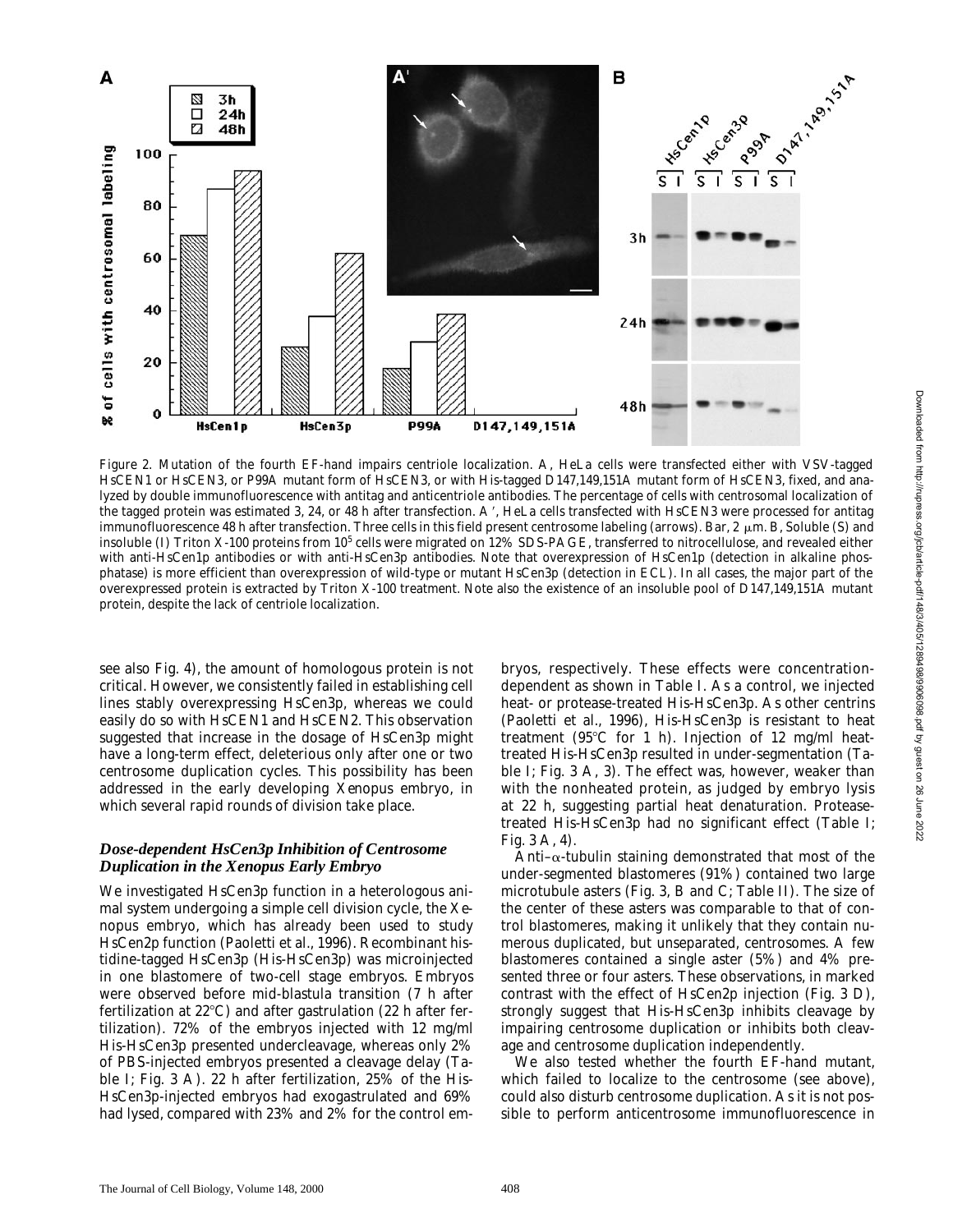

*Figure 3.* 6His-HsCen3p induces blastomeres undercleavage in *Xenopus laevis* embryos. A, Two-cell stage embryos microinjected either with 6 mg/ml His-HsCen3p (1), 12 mg/ml His-HsCen3p (2), 12 mg/ml heat-treated His-HsCen3p (3), or 12 mg/ml protease-treated His-HsCen3p (4) were observed 7 h after fertilization. Undercleaved blastomeres are present in the first three conditions (arrows). Bar, 1 mm. B, An embryo, injected with His-HsCen3p, methanol-fixed 8 h after microinjection, and labeled with anti- $\alpha$ -tubulin antibodies, contains large blastomeres with one or two microtubule asters in the injected half, whereas the uninjected cells gave rise to small blastomeres with one or two asters (inset). Bar, 50  $\mu$ m. C, Large blastomere of a His-HsCen3pinjected embryo exhibiting one aster in a confocal section (1) and two additional asters in another section (2), whereas the uninjected cells gave rise to small blastomeres with one or two asters (bottom left). Bar, 50  $\mu$ m. D, An embryo, injected with 12 mg/ml HsCen2p, methanol-fixed 8 h after microinjection, and labeled with anti- $\alpha$ -tubulin antibodies, contains large blastomeres with numerous asters (left) in the injected half, whereas the uninjected cells gave rise to small blastomeres with one or two asters (right). Bar,  $50 \mu m$ .

whole *Xenopus* embryos, we microinjected the nucleus of *Xenopus* somatic cells with the plasmid coding for this mutant form. We checked that the fourth EF-hand mutant was unable to localize to the centrosome in *Xenopus*,

|  | Table I. Short- and Long-term Effects of Heterologous |  |
|--|-------------------------------------------------------|--|
|  | Centrin 3 in Two-Cell Stage Injected Xenopus Embryos  |  |

|                          | Pre-MBT<br>development |                |                | Post-MBT<br>development |      |                |                  |
|--------------------------|------------------------|----------------|----------------|-------------------------|------|----------------|------------------|
| Injected solution        | N                      | U              | L              | N                       | E    | L              | Eggs             |
|                          | $\frac{9}{6}$          | $\%$           | $\frac{0}{0}$  | $\frac{9}{6}$           | $\%$ | $\frac{0}{6}$  | $\boldsymbol{n}$ |
| Protein injection        |                        |                |                |                         |      |                |                  |
| HsCen3p(1.5 mg/ml)       | 80                     | 20             | $\theta$       | 49                      | 48   | 3              | 90               |
| HsCen3p(3 mg/ml)         | 25                     | 75             | $\overline{0}$ | 25                      | 75   | $\theta$       | 20               |
| HsCen3p(6 mg/ml)         | 30                     | 70             | $\theta$       | 10                      | 48   | 42             | 91               |
| HsCen3p(12 mg/ml)        | 28                     | 72             | $\theta$       | 6                       | 25   | 69             | 77               |
| Heat-treated HsCen3p     | 31                     | 69             | $\overline{0}$ | 10                      | 77   | 13             | 97               |
| Protease-treated HsCen3p | 95                     | 5              | $\theta$       | 58                      | 28   | 14             | 56               |
| PBS                      | 98                     | $\overline{c}$ | $\theta$       | 75                      | 23   | $\overline{c}$ | 133              |
| <b>RNA</b> injection     |                        |                |                |                         |      |                |                  |
| WT HsCen3                | 63                     | 32             | 5              | 30                      | 46   | 24             | 106              |
| Mutant HsCen3            | 38                     | 58             | 4              | 6                       | 29   | 65             | 103              |
| GFP                      | 89                     | 11             | $\overline{0}$ | 64                      | 19   | 17             | 37               |
| Hepes                    | 94                     | 5              | 1              | 64                      | 25   | 11             | 79               |
|                          |                        |                |                |                         |      |                |                  |

25 ml of native or treated recombinant HsCen3p, or 25 ml of wild-type HsCEN3 (WT), mutant HsCEN3, or GFP RNA at 0.6  $\mu$ g/ml or control solutions (PBS or Hepes) were injected in one blastomere of two-cell stage embryos. Short-term effects were observed 7 h (protein injection) or 11 h (RNA injection) after fertilization. The effect on blastomere cleavage was scored as normal (N), under-segmented (U), or lysis (L) of the injected half. Long-term effects were observed 22 h after fertilization. Development of the injected side of the embryo was scored as normal (N), participating in exogastrulation of the whole embryo (E), or lysed (L). Note that in the case of RNA injections, pre-MBT development was analyzed 11 h after fertilization to allow RNA translation.

whereas the wild-type form did (data not shown). As we were not able to concentrate the mutant protein at 12 mg/ml due to its insolubility, we injected the in vitro transcribed RNA. As a control, we injected RNA encoding wild-type HsCen3p or GFP, all at  $0.6 \mu g/ml$ . Injection of wild-type *HsCEN3* RNA confirmed results obtained with HsCen3p (Table I). The RNA encoding the mutated HsCen3p induced under-segmentation, demonstrating a stronger effect than wild-type *HsCEN3* RNA. Injection of GFP RNA, or of Hepes buffer, had a minimal effect (Table I). Anti– $\alpha$ -tubulin staining showed that most of the RNAinjected blastomeres contained two asters when observed 11 h after fertilization (Table II). Compared with proteininjected embryos, blastomeres with either one aster, or three or more asters were more numerous. This variation is probably dose-dependent. It is noteworthy that, in the case of RNA injection, the local amount of protein is diffi-

*Table II. Number of Asters per Blastomere in the Injected Half of Embryos* 

|                   | Number of asters/blastomere |      |               |                |           |                    |  |
|-------------------|-----------------------------|------|---------------|----------------|-----------|--------------------|--|
| Injection         |                             |      | 3             | $\overline{4}$ | 5 or more | <b>Blastomeres</b> |  |
|                   | $\%$                        | $\%$ | $\%$          | $\%$           | $\%$      | n                  |  |
| HsCen3p           | 5                           | 91   |               | 3              | $\theta$  | 103                |  |
| WT HsCEN3 RNA     | 10                          | 78   | 3             | 3.5            | 5.5       | 111                |  |
| Mutant HsCEN3 RNA | 18                          | 68.5 | $\mathcal{R}$ | 25             | 8         | 126                |  |

7 h (protein injection) or 11 h (RNA injection) after fertilization, embryos were fixed and labeled with monoclonal anti- $\alpha$ -tubulin. For each condition, the number of asters per large blastomere in the injected half of the embryo was scored in two embryos from two independent experiments. One or two asters were observed in blastomeres cleaved at normal rate.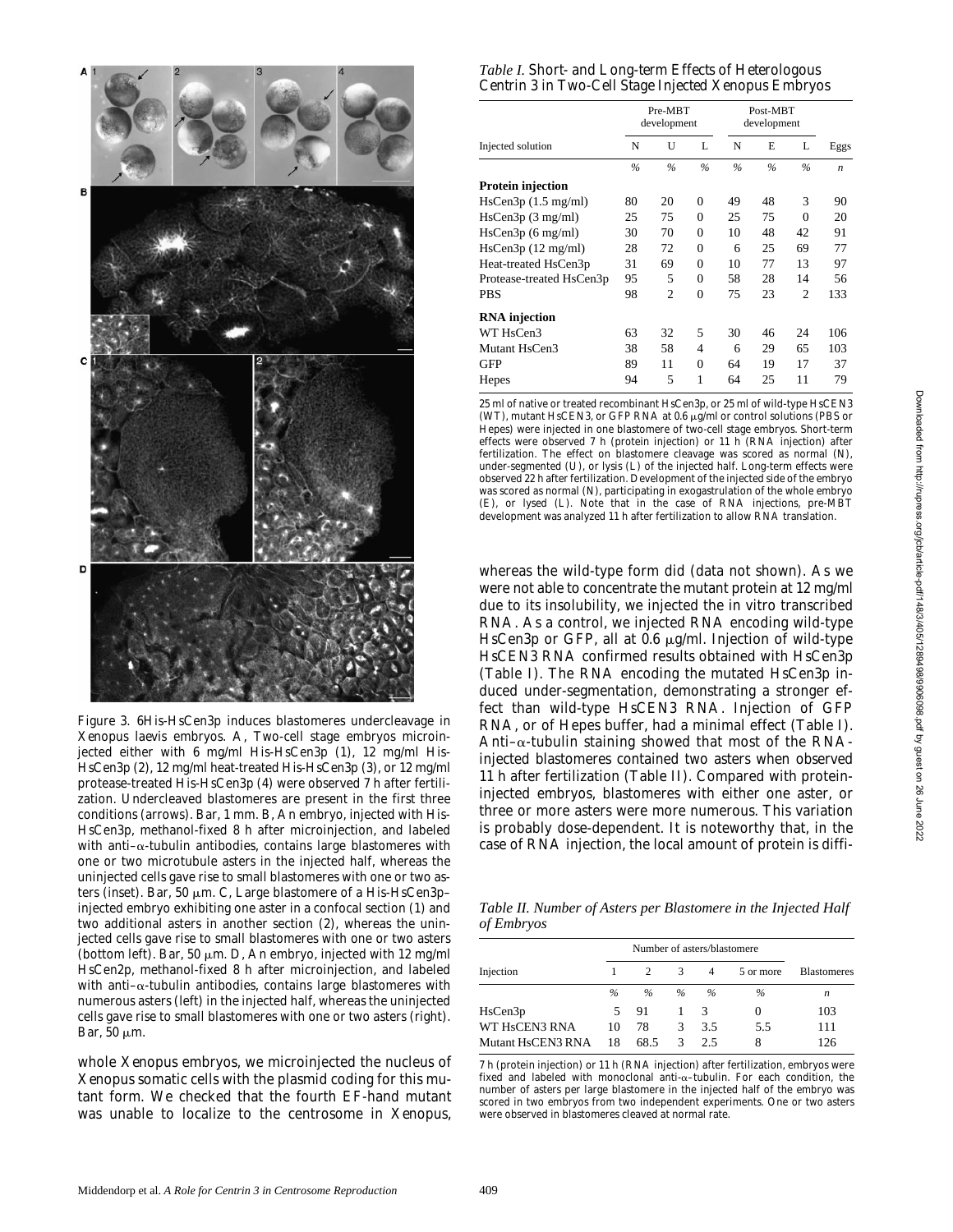cult to assess as it depends on both diffusion and translation of RNA.

#### *HsCen3p Inhibits SPB Duplication in Budding Yeast*

Finally, another approach to support a possible involvement of *HsCEN3* in centrosome duplication was to test whether *HsCEN3* could complement *S*. *cerevisiae* strains bearing temperature-sensitive mutations in *CDC31* (*cdc31*-100 D144V, *cdc31*-101 F39I, *cdc31*-102 K123E) or a complete deletion of *CDC31*. Expression of HsCen3p did not rescue the temperature-sensitive phenotype of the mutants nor did it complement the deletion of *ScCDC31* (data not shown). However, overexpression of HsCen3p in a wild-type background was lethal: cells transformed with a galactose inducible  $2\mu$  or CEN (centromeric) plasmid encoding HsCen3p did not grow when expression was induced (Fig. 4). This effect was specific because overexpression of HsCen1p, HsCen2p, or Cdc31p (Fig. 4; see also Geier et al., 1996) did not inhibit growth of wild-type cells. We checked by Western blotting that HsCen1p, HsCen2p, HsCen3p, and Cdc31p were expressed to comparable levels in the strains transformed with the  $2\mu$  plasmid (data not shown).

To further investigate the effect of HsCen3p, yeast strains bearing *HsCEN3* or *CDC31* on a galactose inducible plasmid were grown in liquid medium complemented with glucose (repression), raffinose (low level of expression), or raffinose  $+$  galactose (induction). Whereas cell growth was identical in glucose medium for both strains, cells expressing HsCen3p stopped growing 6 h after induction (Fig. 5 A). Moreover, cell growth of this strain in raffinose, where a very low expression of HsCen3p was detected (Fig. 5 B), decreased after a 10-h culture. This indicates that even a very low level of HsCen3p is able to impair cell proliferation. This was further confirmed by the effect of *HsCEN3* cloned on a centromeric plasmid, which blocked cell proliferation (see Fig. 4). The effect of HsCen3p overexpression was not reversible: cells grown in raffinose  $+$  galactose medium for 12 h were not rescued from the block when seeded onto glucose plates.

To test whether cells were arrested at a specific stage of the cell cycle upon HsCen3p overexpression, we moni-



*Figure 4.* HsCen3p specifically blocks cell growth. Yeast strains transformed with a  $2\mu$  (pYES) or a CEN (centromeric) empty vector, or a  $2\mu$  vector encoding HsCen1p, HsCen2p, HsCen3p, yeast Cdc31p, or a CEN vector encoding HsCen3p were grown on glucose plates (repressive condition) or on raffinose  $+$ galactose plates (inducing condition) for 3 d at  $30^{\circ}$ C. For each condition, two dilutions were spotted. Cells expressing HsCen3p on a  $2\mu$  or on a CEN plasmid did not grow in inducing condition.

tored the budding index throughout the induction. As shown in Fig. 5, C and D, cells with a large bud started to accumulate 6 h after induction, reaching a maximum value of 80% at 12 h. At this time, cells overexpressing Cdc31p were mainly unbudded, only 10% of them having a large bud (data not shown). We demonstrated by flow cytometry analysis that the large budded HsCen3p-expressing cells had a G2 DNA content (Fig. 5 E) and an increased size, compared with control cells in G2-M.

Immunofluorescence analysis of HsCen3p-induced large budded cells with antitubulin antibody did not show the spindle characteristic of the G2-M phase (Fig. 6 A). mAb 45D10, which recognizes the SPB component Spc110p (Rout and Kilmartin, 1990), revealed only one dot (Fig. 6 B). A single dot corresponding to SPB was also observed in a yeast strain expressing HsCen3p and GFP-Spc42p (Fig.  $6$ , C and C'). Cytoplasmic background, but no staining of the SPB, could be detected with anti-HsCen3p antibodies, whatever the fixation method used, indicating that HsCen3p was not able to localize to the SPB. These results, together with the DAPI staining showing the nucleus most often trapped into the neck (Fig. 6, A and B), strongly suggested that cells failed to complete mitosis due to unduplicated SPB or unseparated SPBs.

To discriminate between these two possibilities, cells were fixed for EM. The observation of SPB in 35 sagittally sectioned cells blocked in G2-M showed neither an associated satellite nor additional SPB (Fig. 6 D). This was further established by serial sectioning (five successive nuclear sections of five individual cells). In all cases, a single unduplicated SPB was observed (Fig. 6 E). The second, third, and fourth sections always showed part of the single SPB and a few microtubules radiating from the SPB, whereas the first and the fifth sections did not contain any SPB. Examination of the unduplicated SPB at higher magnification showed that their size had not been affected. Altogether, this data shows that *HsCEN3* behaves as a dominant negative mutant of *CDC31*, inhibiting the initiation of SPB duplication.

The most divergent region between HsCen3p and Cdc31p lies in the NH<sub>2</sub> terminus region (Middendorp et al., 1997). To test whether this region was responsible for the dominant effect of HsCen3p, the 5' region of the two cDNAs were swapped. The cDNA encoding amino acids 1–17 of Cdc31p in fusion with amino acids 24–167 of HsCen3p still blocked cell growth, whereas the reciprocal construction  $(1-23HsCen3p/18-161Cdc31p)$  had no effect (Fig. 7 A). This demonstrated that the effect of HsCen3p was not due to the divergent  $NH<sub>2</sub>$  terminus end.

It is possible that HsCen3p acts by titrating either Cdc31p or a protein that normally interacts with Cdc31p. If such a complex between HsCen3p and Cdc31p or a Cdc31p-binding protein exists, overexpressing Cdc31p might restore the native complex. To test this possibility, we performed cooverexpression of HsCen3p and Cdc31p. A yeast strain containing a multicopy plasmid expressing HsCen3p was transformed with a multicopy plasmid bearing *CDC31* cDNA. As shown in Fig. 7 A, these cells did not grow under inducing conditions. However, when we attempted to find yeast genes able to suppress the effect of HsCen3p expression by transforming a yeast strain expressing HsCen3p cloned on a centromeric plasmid with a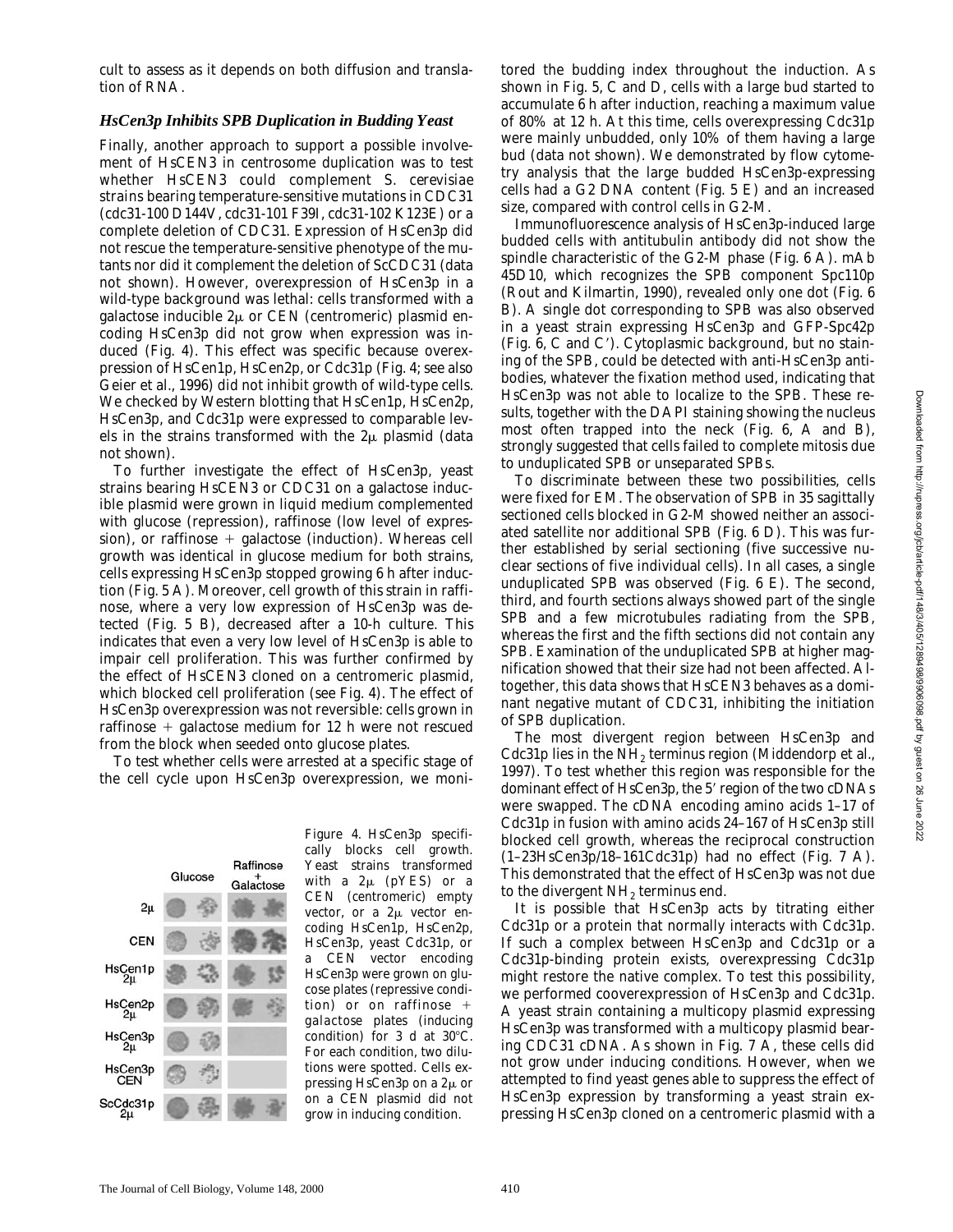

*Figure 5.* Yeast cells expressing HsCen3p present a large bud. A, Yeast strain expressing HsCen3p or Cdc31p were grown in inducing condition (raffinose  $+$  galactose), repressing condition (glucose), or in raffinose medium (the Gal promotor is neither repressed or induced). The number of cells were determined at hourly intervals. Cells expressing HsCen3p stopped growing in raffinose + galactose and in raffinose medium at 6 and 10 h, respectively. B, Proteins from yeast strain expressing HsCen3p growing in glucose, raffinose, or raffinose + galactose medium were prepared and analyzed by Western blot with anti-HsCen3p antibodies. HsCen3p is rapidly and efficiently induced in raffinose  $+$  galactose and a very low signal is detected in raffinose after a 12-h culture. C, Yeast strain expressing HsCen3p was grown in inducing condition (raffinose + galactose). The number of unbudded, small-budded, or large-budded cells were determined at hourly intervals. Cells presenting a large bud start accumulating at 6 h. D, Phase-contrast microscopy of yeast strain expressing HsCen3p grown in inducing conditions. Most of the cells present a large bud. Bar, 10 µm. E, FACS analysis of yeast strain expressing HsCen3p or Cdc31p grown in inducing conditions (raffinose + galactose). At 12 h, cells expressing HsCen3p have mainly a G2 DNA content, whereas control cells have a G1 DNA content.

genomic library of *S. cerevisiae* cloned on a  $2\mu$  multicopy plasmid, we found only one gene able to rescue the phenotype, namely *CDC31* (Fig. 7 A). In this condition, Western blot analysis showed that Cdc31p was expressed to a higher level than HsCen3p. This result suggested that HsCen3p might interact with either Cdc31p itself or with Cdc31p-binding protein(s) with a higher affinity than Cdc31p.

To discriminate between these two possibilities, we tested whether Cdc31p or Kar1p, a Cdc31p-binding protein involved in SPB duplication, were coimmunoprecipitated by anti-HsCen3p antibodies. As shown in Fig. 8, anti-HsCen3p antibodies did not immunoprecipitate Cdc31p in the yeast strain overexpressing HsCen3p, despite their capacity to weakly cross-react with Cdc31p, as observed in the strain overexpressing Cdc31p. By contrast, anti-HsCen3p antibodies immunoprecipitated Kar1p in the HsCen3p-overexpressing strain, whereas they did not in the Cdc31p-overexpressing strain. As expected, Kar1p was not immunoprecipitated in the  $\Delta k$ ar1 YMKH229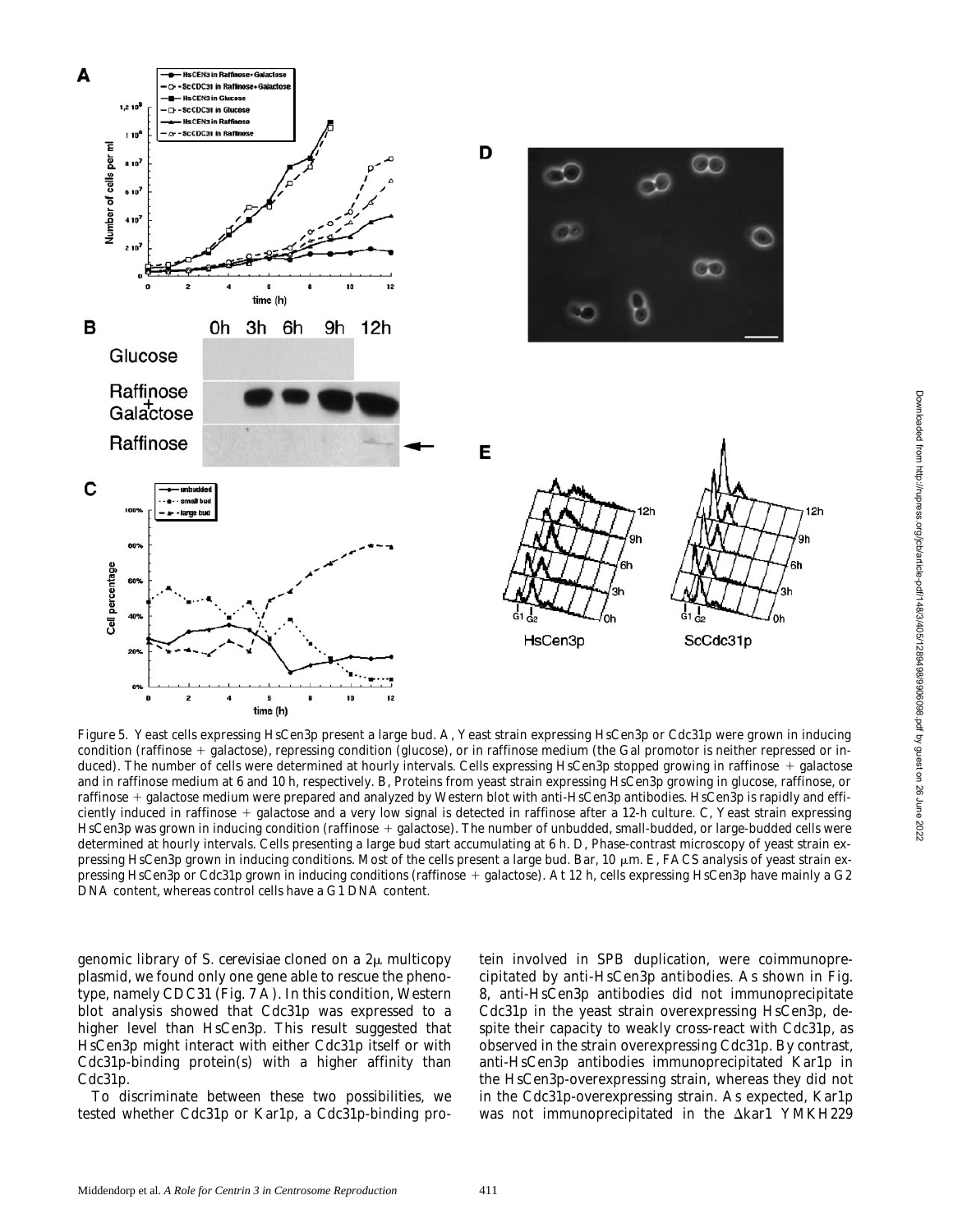

*Figure 6.* Yeast cells expressing HsCen3p contain an unduplicated SPB. A and B, 12 h after induction, cells expressing HsCen3p were fixed and double labeled with an anti- $\alpha$ -tubulin (A1) or an anti-Cen3p (A2) antibody, or an anti-Spc110p (B1) or an anti-Cen3p (B2) antibody. DNA was labeled with DAPI (A3 and B3). Large-budded cells did not contain any spindle, but diverging microtubules radiating from the nucleus trapped in the bud neck (A1). Anti-Spc110p antibody detected only one dot on the nucleus trapped in the bud neck (B1). No specific localization of HsCen3p was detected (A2 and B2). Bar, 5  $\mu$ m. C and C', 12 h after induction, GFP-Spc42p bearing strain overexpressing HsCen3p was observed for GFP in the fluorescein channel (1), for DNA staining (DAPI; 2), and in Nomarski optics (3). In both cases, a single dot per nucleus was detected. Bar, 5  $\mu$ m. D 1, Electron micrograph of a cell 12 h after induction of HsCen3p expression. A single SPB is observed at the bud neck. The contour of the nucleus can be easily identified by the nuclear envelope bearing nuclear pores (black dots). Microtubules diverging from the SPB can be seen in the nucleus and in the cytoplasm. D 2 and 3, SPBs of two individual cells. Note the bent profile of the unduplicated SPB. Bars,  $0.3 \mu m$ . E, Five serial sections of a cell expressing HsCen3p 12 h after induction. A single unduplicated SPB is observed in sections 2, 3, and 4 (arrows) and is enlarged tenfold in the corresponding insets. Bars, 2  $\mu$ m and 0.2  $\mu$ m, respectively.

strain overexpressing HsCen3p (see below). It is noteworthy that when we performed anti-HsCen2p immunoprecipitation in yeast strain overexpressing *HsCEN2*, we found that HsCen2p was able to interact in vivo with Kar1p, as previously shown in vitro (Geier et al., 1996). As HsCen2p does not impair SPB duplication, this result suggests that the specific blocking effect of HsCen3p in *S*. *cerevisiae* is dependent on interaction of HsCen3p with ScCdc31p-binding protein(s) other than Kar1p.

To investigate this possibility, we tested whether HsCen3p could inhibit growth of the YMK229 strain that is deleted for *KAR1* and expresses *cdc31-16*, the product of which is able to localize to the SPB in absence of Kar1p (Vallen et al., 1994). To facilitate the phenotypic analysis, we used a YMK229 strain in which Spc42p is expressed in fusion with GFP. If HsCen3p acts by sequestering Kar1p only, expression of HsCen3p in a  $\Delta k$ ar1 strain would be expected to be without effect. We observed the opposite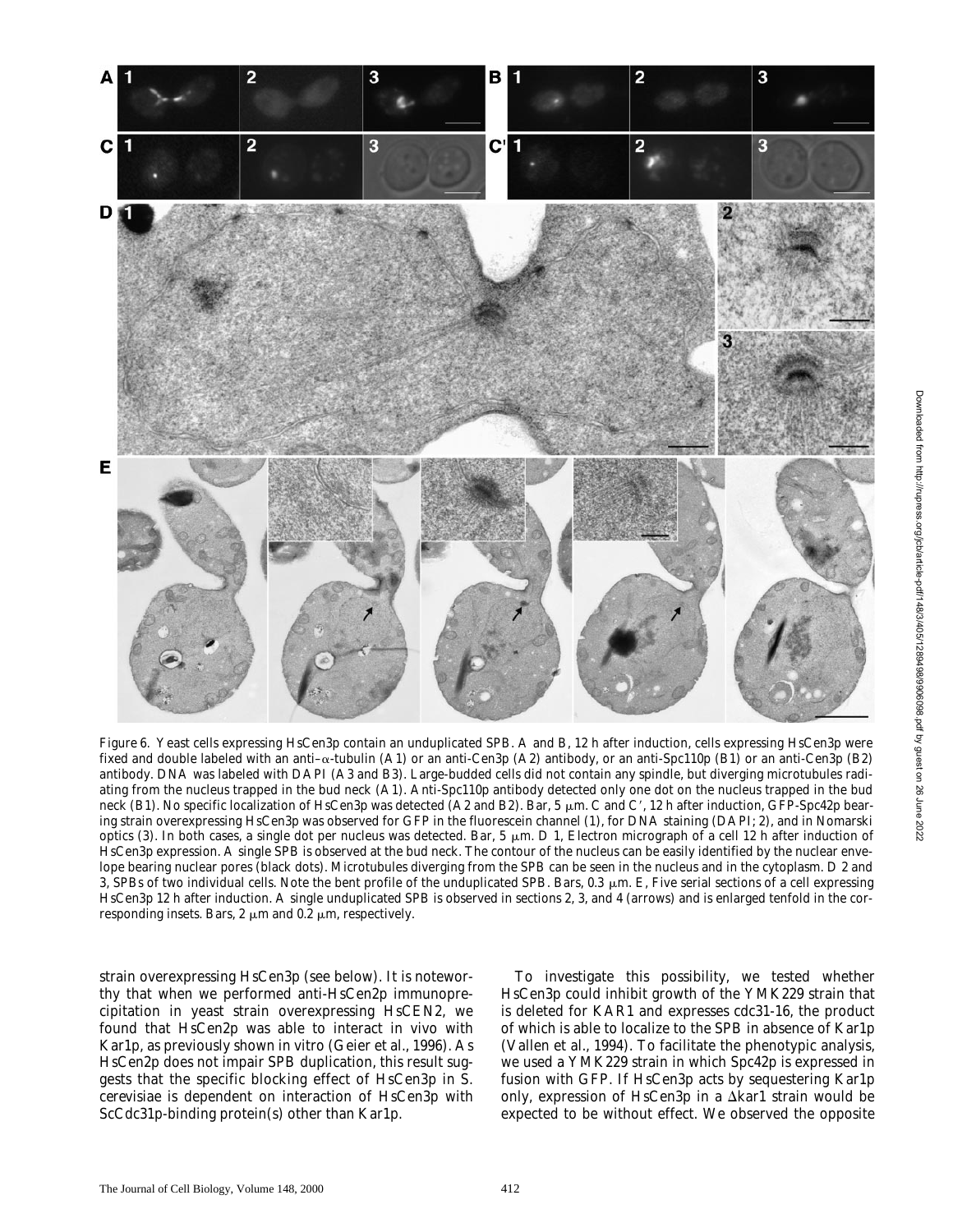

*Figure 7.* Cdc31p can overcome HsCen3p-induced growth arrest in a dose-dependent manner. A, Cells expressing: a fusion between either amino acids 1–23 of HsCen3p and amino acids 18–161 of Cdc31p, or amino acids 1–17 of Cdc31p and amino acids 24–167 of HsCen3p; or overexpressing  $2\mu$  plasmids coding for HsCen3p and Cdc31p; or overexpressing both HsCen3p cloned on a centromeric (CEN) plasmid and Cdc31p cloned on a  $2\mu$  plasmid; or expressing HsCen3p and Cdc31-16p in a  $\Delta k$ ar1 background were grown on glucose plates (repressive condition) or on raffinose  $+$  galactose plates (inducing condition) for 3 d at 30°C. For each condition, two dilutions were spotted. Cells expressing a fusion between amino acids 1–17 of Cdc31p and amino acids 24–167 of HsCen3p, both HsCen3p and Cdc31p, or expressing HsCen3p and Cdc31-16p in a  $\Delta k$ ar1 background did not grow in inducing condition. B, 12 h after induction, GFP-Spc42p bearing strain overexpressing HsCen3p in a D*kar1* background was observed for GFP in the fluorescein channel, for DNA staining (DAPI), and in Nomarski optics. In both cases, a single dot per nucleus was detected. Bar, 5  $\mu$ m.

result: expression of HsCen3p in this genetic background remained lethal (Fig. 7 A), 80% of the cells accumulating with a large bud after a 12-h induction (data not shown). Moreover, a single dot corresponding to GFP-Spc42p was observed in this strain, indicating that the SPB failed to duplicate (Fig. 7 B). This strongly suggests that HsCen3p interacts with at least another unidentified Cdc31p-binding protein involved in SPB duplication.

# *Discussion*

To study the possible involvement of HsCen3p in centrosome duplication, we performed overexpression of wild-type and mutant forms of HsCen3p in human cultured cells, but did not succeed in disturbing the centrosome duplication cycle in transient transfection experiments. The overexpression of HsCen3p was found to be consistently less efficient than overexpression of HsCen2p, suggesting that either the level of HsCen3p is more tightly regulated than that of HsCen2p in human cells or that the half life of the two proteins are quite different. We observed that inactivation of the fourth EF-hand prevents centriole localization of the protein. However, part of this mutant protein can associate with Triton X-100 insoluble structures. A long-term effect of high dosage of HsCen3p was suggested by the fact that we could not establish stable cell lines expressing HsCen3p, whereas we could easily do it with the two other human centrin genes. We reasoned that a high dosage of HsCen3p could have a deleterious effect only after one or two centrosome duplication cycles, a possibility which was difficult to test in culture cells. Thus,

we turned to the *Xenopus* embryo, which we previously used to study HsCen2p function (Paoletti et al., 1996). In this rapidly dividing system, HsCen2p and HsCen3p led to completely different effects, although undercleavage was observed in both cases: undercleaved blastomeres produced by injection of HsCen2p contained numerous asters, indicating that the centrosome duplication process itself was not prevented. Thus, HsCen2p could disturb either cytokinesis itself or any upstream event, for example, the timing of centrosome duplication or its coupling with cytokinesis. On the contrary, HsCen3p is shown in this work to impair centrosome duplication. As a consequence, cleavage is inhibited. Our results do not exclude, however, that HsCen3p also impairs events downstream of centrosome reproduction, including the cleavage process itself. This could explain that a few uncleaved blastomeres contained more than two microtubule asters. Injection of RNA encoding the mutant HsCen3p-D147,149,151A protein, which is unable to localize to the centrosome, also impairs centrosome duplication, suggesting that HsCen3p acts by interacting with a cytoplasmic XCen3p-binding protein.

We observed that *HsCEN3* could not complement *S*. *cerevisiae* strains bearing temperature-sensitive mutations in *CDC31* or a complete deletion of *CDC31*. On the contrary, HsCen3p inhibited cell growth and SPB duplication, whereas the two other human centrin proteins were without effect. We have shown that HsCen3p interacts with Kar1p, a protein which is also involved in SPB duplication (Biggins and Rose, 1994), whereas the other known Cdc31p-binding protein, Kic1p, is involved in cell wall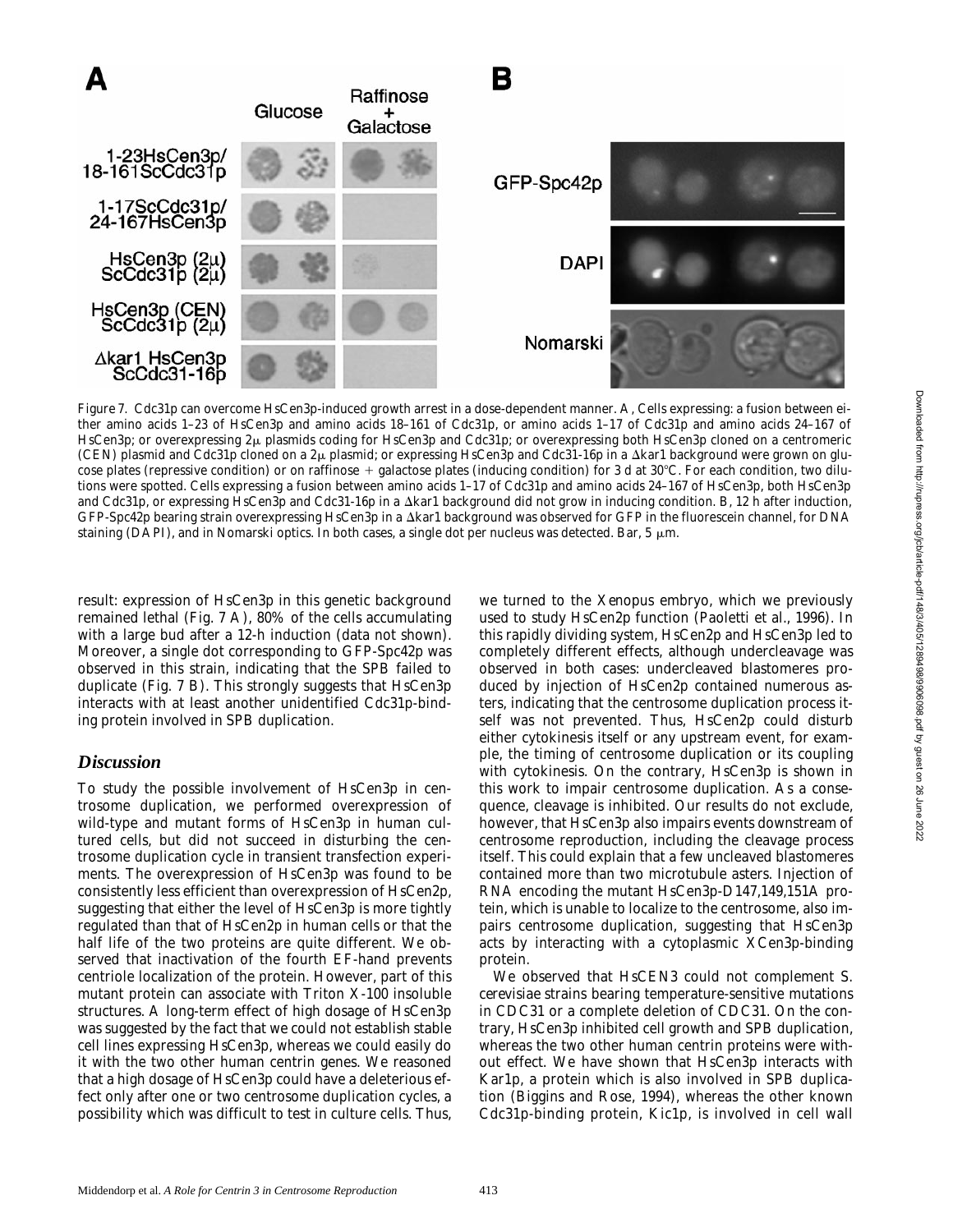

*Figure 8.* HsCen3p interacts with Kar1p extracts of yeast cells overexpressing HsCen3p, Cdc31p. HsCen3p in a Δkar1/ cdc31-16 background, or HsCen2p were immunoprecipitated with anti-HsCen3p affinity-purified antibodies or with anti-HsCen2p antibodies. Immunoprecipitated proteins were separated on SDS-PAGE, transferred onto nitrocellulose, and revealed

with anti-HsCen3p, anti-Cdc31p, or anti-Kar1p antibodies, or with anti-HsCen2p and anti-Kar1p antibodies. In cells overexpressing HsCen3p, HsCen3p and Kar1p are coimmunoprecipitated. It is noteworthy that in the conditions we have used, Cdc31p and Kar1p are not coimmunoprecipitated, whereas HsCen2p and Kar1p are.

integrity (Sullivan et al., 1998). We also found that HsCen2p, which did not impair cell growth when overexpressed in yeast, is also able to interact with Kar1p as previously described in vitro (Geier et al., 1996). This suggests that HsCen3p disturbs SPB duplication by titrating other Cdc31p-binding proteins. This was further confirmed: HsCen3p still inhibits SPB duplication in a yeast strain expressing the *cdc31-16* allele that can grow in the absence of Kar1p. It is noteworthy that, in the conditions we used to demonstrate the interaction between HsCen3p and Kar1p, we could not detect an interaction between Cdc31p and Kar1p. This result suggests that Kar1p has a higher affinity for HsCen3p and for HsCen2p than for Cdc31p or, more likely, that the functional Cdc31p/Kar1p complex, which is part of the half bridge, is not soluble in the conditions we used. No SPB localization has been detected for HsCen3p, making it possible that HsCen3p sequesters Cdc31p-binding proteins in the cytoplasm. The existence of complexes between HsCen3p and Cdc31p-binding protein(s) is in favor of a functional conservation between HsCen3p and Cdc31p.

Altogether, our data strongly argue in favor of the existence of two functionally distinct centrin families (see Fig. 1): a first one implicated in centrosome duplication, to which Cdc31p and HsCen3p belong; and a second family that participates in other cell division events, such as centrosome segregation or cytokinesis, and which includes centrin from *C*. *reinhardtii* and HsCen2p (Paoletti et al., 1996). The single centrin gene of the budding yeast might be able to fulfill both functions. It has been shown that, in addition to SPB duplication, Cdc31p regulates the activity of Kic1p, a kinase involved in cell integrity and in cell separation (Sullivan et al., 1998).

Recently, several studies have shown that cyclin-CDKs are required for driving centrosome duplication in animals. During embryonic cell cycles, cyclin E-CDK2 activity is required for centrosome reproduction (Hinchcliffe et al., 1999; Lacey et al., 1999), whereas cyclin A-CDK2 is also required in somatic cells (Matsumoto et al., 1999; Meraldi et al., 1999). Altogether, these data suggest that the cell cycle machinery indeed regulates centrosome reproduction, coupling it with the cell cycle. However, the centrosomal targets of cyclins-CDK2 are unknown. It is possible that these kinases transcriptionally regulate

genes involved in centrosome duplication. Identification of genes coding for centrosomal proteins regulated by cyclin-CDKs will be a crucial step in understanding centrosome duplication regulation.

The intriguing possibility that  $\gamma$ -tubulin, a protein involved in microtubule nucleation and stability, is required for basal body assembly in *Paramecium* suggests that controlling microtubule dynamics might also regulate centriole/basal body duplication and probably that the regulation of centriolar microtubule assembly shares common steps with cytoplasmic microtubule nucleation (Ruiz et al., 1999). Centrin 3 is the first centriole-associated protein, actually concentrated in the distal lumen of each centriole and in the early procentriole bud, to be shown to participate in the initiation of centrosome duplication in animals. Identification of proteins interacting with Cen3p in a  $Ca<sup>2+</sup>$ -dependent manner should be critical for further study of the regulation of the centrosome duplication. As HsCen3p blocks yeast SPB and frog centrosome duplication most likely by competing with Cdc31p and with *Xenopus* Cen3p for their physiological targets, the two experimental systems used in this study provide valuable tools to identify new proteins involved in SPB or centrosome duplication.

We would like to thank E. Schiebel for providing yeast strains and expression plasmids, J. Kilmartin for the gift of mAb 45D10, K. Ryan for the gift of the pbGFP/RN3P plasmid, C. Celati for the production and the purification of the anti-HsCen3p antibodies, L. Cabanié for the chromatography on superdex 75, T. Ruiz for valuable help in EM, and D. Meur for the art work. We thank B. Goud, G. Keryer, J. Moggs, A.M. Tassin, and F. Tournier for critical reading of the manuscript, A. Echard for sequence comparison, E. Bailly, N. Belgareh, and V. Doye for technical advice with the yeast experiments, and H. Philippe for his expertise in centrin phylogeny.

S. Middendorp received a fellowship from le Ministère de l'Enseignement Supérieur et de la Recherche and from l'Association pour la Recherche sur le Cancer. T. Küntziger received a fellowship from le Ministère de l'Enseignement Supérieur et de la Recherche and from the Grand-Duchy of Luxembourg Ministère de l'Éducation Nationale et de la Formation Professionnelle. This work was supported by Centre National de la Recherche Scientifique, Institut Curie, and by a European Economic Community grant (HCP CHRX CT 94-0642) to M. Bornens.

Submitted: 21 June 1999 Revised: 16 November 1999 Accepted: 29 November 1999